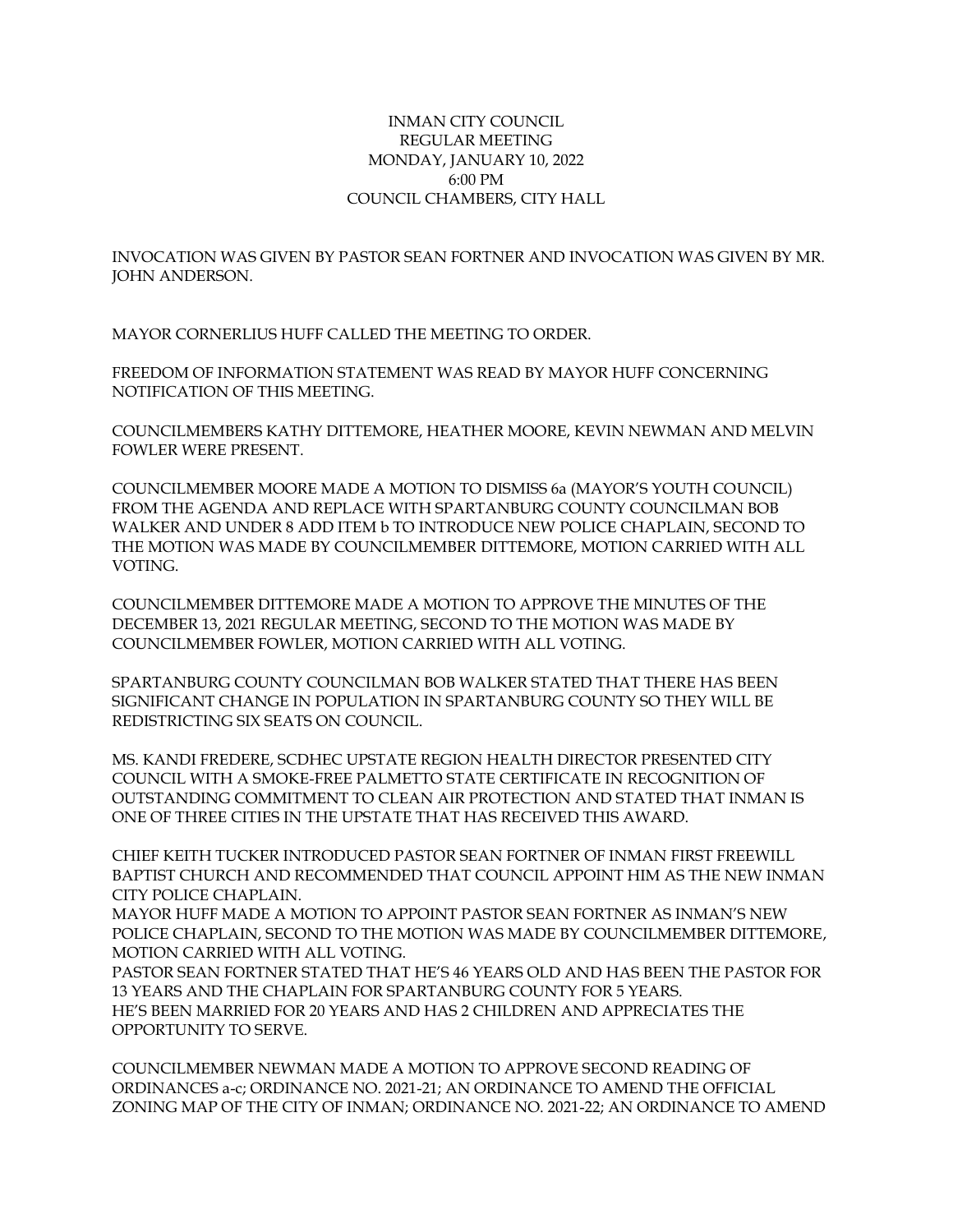THE OFFICIAL ZONING MAP OF THE CITY OF INMAN; AND ORDINANCE NO. 2021-23; AN ORDINANCE TO AMEND THE OFFICIAL ZONING MAP OF THE CITY OF INMAN, SECOND TO THE MOTION WAS MADE BY COUNCILMEMBER FOWLER, MOTION CARRIED WITH ALL VOTING.

COUNCILMEMBER NEWMAN MADE A MOTION TO APPROVE RESOLUTION NO. 2022-01; A RESOLUTION AUTHORIZING THE PURCHASE OF POLICE VEHICLE, SECOND TO THE MOTION WAS MADE BY COUNCILMEMBER MOORE, MOTION CARRIED WITH ALL VOTING.

MAYOR HUFF RECUSED HIMSELF FROM THE APPROVAL OF RESOLUTION NO. 2022-02 DUE TO BEING PROFESSIONALLY EMPLOYED BY OR UNDER CONTRACT WITH PRINCIPAL AND COUNCILMEMBER DITTEMORE RECUSED HERSELF DUE TO HER SPOUSE BEING EMPLOYED BY THE PRINCIPAL.

COUNCILMEMBER NEWMAN MADE A MOTION TO APPROVE RESOLUTION NO. 2022-02; A RESOLUTION AUTHORIZING THE EXECUTION OF A LEASE PURCHASE AGREEMENT IN AN AMOUNT NOT EXCEEDIND \$775,000 RELATING TO THE LEASING AND PURCHASING OF CERTAIN VEHICLES, EQUIPMENT, AND PERSONAL PROPERTY; THE EXECUTION OF NECESSARY DOCUMENTS AND CLOSING PAPERS; AND OTHER MATTERS RELATING THERETO, SECOND TO THE MOTION WAS MADE BY COUNCILMEMBER MOORE, MOTION CARRIED WITH MAYOR PRO-TEM MELVIN FOWLER VOTE WITH COUNCILMEMBERS NEWMAN AND MOORE.

CITY ADMINISTRATOR JOE LANAHAN REPORTED THAT WE HAVE OFFICIALLY ADDED OUR PLANNING DIRECTOR APRIL GIBSON WHO HAS BEEN WITH US FOR A WEEK AND DOING A GREAT JOB AND WE HAVE HAD TWO OFFICIAL VISITS FROM TOOL DESIGN TO TALK ABOUT THE RESTRIPING OF MAIN STREET AND ADDING 30 TO 40 PARKING SPOTS TO THE BUSINESS SIDE OF MAIN STREET.

## UNDER PUBLIC COMMENTS:

INMAN CHAMBER OF COMMERCE TERRI NEWMARK REPORTED THAT THEY HAVE NEW BOARD MEMBERS FOR 2022- MR. CARL HALL WHO OWNS THE IRON POWER HORSE AND INMAN ROADHOUSE WILL BE THEIR ECONOMIC DEVELOPMENT CHAIRPERSON AND DEBBIE VOTTA WILL BE THEIR TREASURER AND THEY HAVE A NEW SEAT IN WHICH CLIFF NEWMARK WILL TAKE FOR A TOTAL OF 9 MEMBERS. THEY ARE LOOKING FORWARD TO THE EVENTS IN 2022 AND WORKING WITH THE CITY OF INMAN.

UNDER COUNCIL TIME:

COUNCILMEMBER DITTEMORE STATED THAT SHE'S GLAD TO WELCOME PLANNING DIRECTOR APRIL GIBSON AND CHAPLAIN SEAN FORTNER AND IT'S GOOD TO SEE PEOPLE TAKING INTEREST IN INMAN BUT SHE'S SORRY THAT SHE MISSED THE CLEAN UP DAY.

COUNCILMEMBER MOORE WELCOMED APRIL AND SEAN AND STATED THAT THEY HAD A CLEANUP DAY ON SATURDAY AND IT WAS 27 DEGREES BUT THEY PICKED UP OVER 13 LARGE BAGS OF TRASH AND A COUCH ALONG 292 GOING TOWARDS LYMAN AND SHE THANKED THE MAYOR'S YOUTH COUNCIL FOR THEIR HELP.

COUNCILMEMBER NEWMAN WELCOMED APRIL AND SEAN AND ASKED IF ANYONE KNOWS A GOOD BAND FOR MUSIC ON MILL TO CONTACT HIM.

COUNCILMEMBER FOWLER ASKED THE CITY ADMINISTRATOR IF THERE WOULD BE A CROSSWALK ACROSS MAIN STREET. MR. LANAHAN STATED THAT IT WILL BE PART OF THE RESTRIPING.